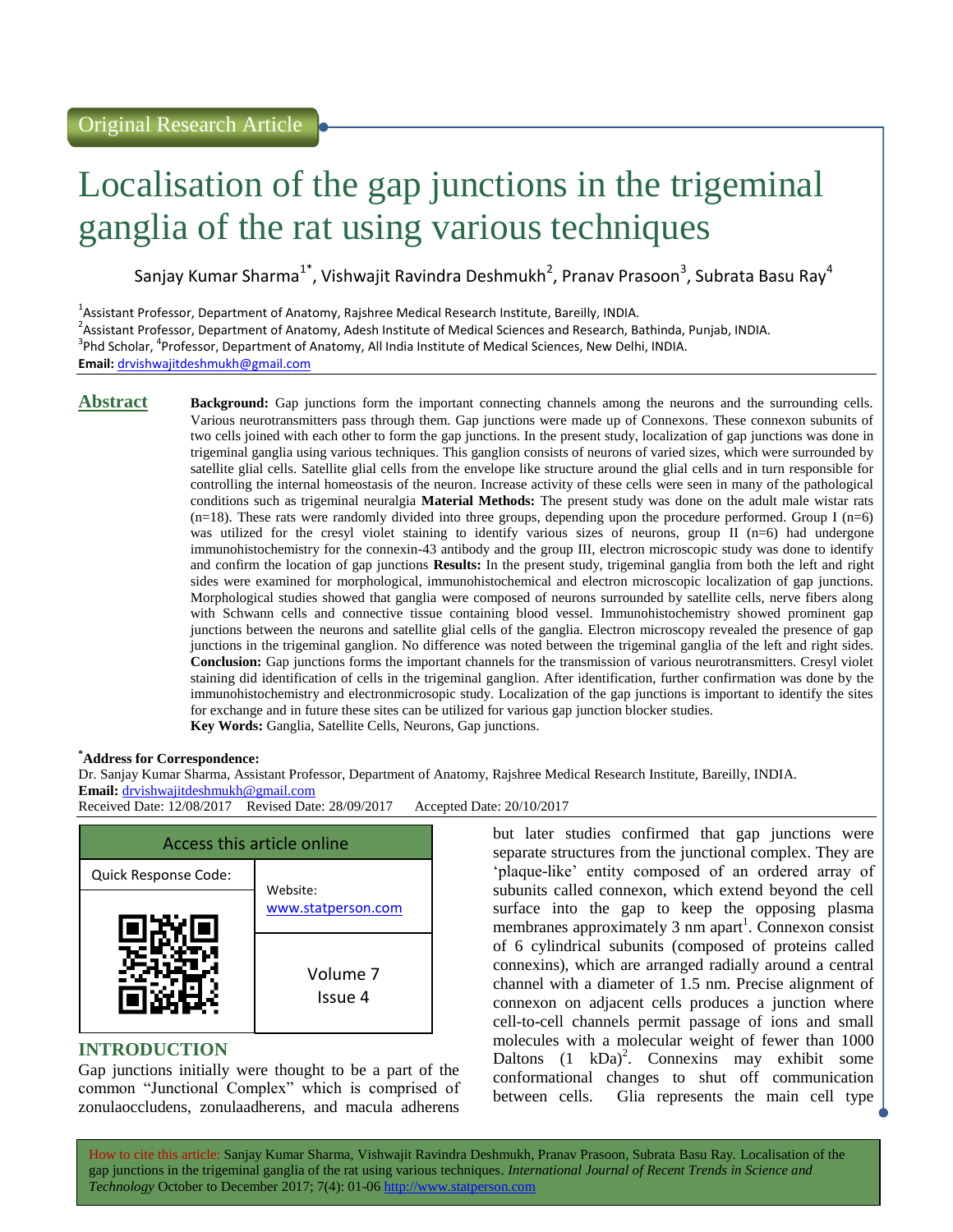connected via gap junctions in the CNS. The amount of glial cell gap junctions, if compared to that of neurons, is greater and also persists in the adult. For astrocytes and oligodendrocytes, tens of connexins have been mapped. Glial cell gap junctions may be homologous (astrocyteastrocyte), heterologous (astrocyte- oligodendrocyte) or even autologous (homocellular) between structures of the same cell (myelin lamellae). Connexin 43 (Cx-43) is the most conspicuous protein in mammalian gap junctions and it is found in most tissues. It is the main constituent of astrocyte gap junctions and is found in neuroectodermal cells at the beginning of embryonic development<sup>3</sup>. Within the mature CNS, the more prevalent connexin is connexin 43, expressed in astrocytes and endothelial cells, ependymal cells, leptomeningeal cells and microglia<sup>4</sup> . Trigeminal ganglia, also known as the Semilunar or Gasserian ganglia are the largest sensory ganglia in the human body. It is located in the middle cranial fossa in the base of the skull in the rats. A ganglion is mainly composed of cell bodies of pseudounipolar neurons surrounded by satellite cells and the nerve fibers. The trigeminal ganglion contains the first-order neurons of the somatosensory pathways arising from receptors and free nerve endings in the facial and oral tissues, scalp and part of the Dura mater<sup>5</sup>. It transmits general somatic sensation like pressure, touch, temperature, pain, and proprioception from head and neck region to the trigeminal nuclei in the brain stem. Pain and temperature are carried by thinly myelinated (type  $A\delta$ ) and unmyelinated (type C) nerve fibers while touch, joint sense and pressure are carried by thicker (types  $A\alpha - A\beta$ ) nerve fibers<sup>6</sup>. The two main morphological types of sensory neurons in the trigeminal ganglia are large light (LL) and small dark (SD) neurons. SD neurons give rise to C-fibers (non-myelinated slow conducting) whereas the fibers of LL neurons are of A- type (myelinated, fast conducting). Many of the SD cells contain substance P or calcitonin gene-related peptide and they are concerned with thermo- and mechanoreceptor and many of them were high- threshold nociceptive<sup>7</sup>. Glial cells, which surround the neurons directly, modulate neuronal function and activity by changing the ionic concentrations in and around the neurons<sup>8</sup>. Interestingly, neuron- glia interactions have been shown to be involved in all stages of inflammation and pain associated with several CNS diseases<sup>9</sup>. Glial cells express characteristic substances in common with immune cells by which they respond to viruses and bacteria, releasing proinflammatory cytokines, which create pathological pain $10$ . Hence, the present study focus on the localization and the identification of the gap junctions between the neurons and the satellite cells surrounding them.

#### **MATERIAL AND METHODS**

Male albino wistar rats  $(n=18)$  of weight ranging from 200g to 250 g were used in the present study. The rats were obtained from Experimental Animal Facility of All India Institute of Medical Sciences after prior approval of the experimental procedure by Institutional Animal Ethics Committee (IEAC). The animals were kept in cages with no more than three animals in one cage. They were maintained at 12h: 12h light/dark cycles with water and food available ad libitum. Rats were randomly divided into three groups for the present study:





**Perfusion fixation:** On the day of the experiment, the rats were deeply anesthetized by intraperitoneal injection of pentobarbital (100 mg/kg). The thoracic cavity was opened and a metal cannula inserted through the apex of the left ventricle into the ascending aorta. After connecting the cannula to a perfusion pump (Masterflex Company), 100 ml of 0.1M Phosphate buffer saline (PBS) was slowly perfused into the aorta. This was followed by perfusion of 4% Paraformaldehyde (Sigma Chemicals, USA) in 0.1M PBS over the time period of about 1 hour a) Dissection Protocol: (Figure:2) After completing perfusion, the skin over the head was incised and reflected laterally. The skull was opened without damaging the brain. Meningeal coverings were then incised and reflected laterally. Using blunt forceps, the brain was lifted up to expose the trigeminal nerve and its ganglion emerging from the brain stem. Then the cranial end of the trigeminal nerve was cut near the brain stem and cleared of adhesions. Distal end of the trigeminal ganglion was cut at the region where it divided into branches and the ganglion was removed carefully.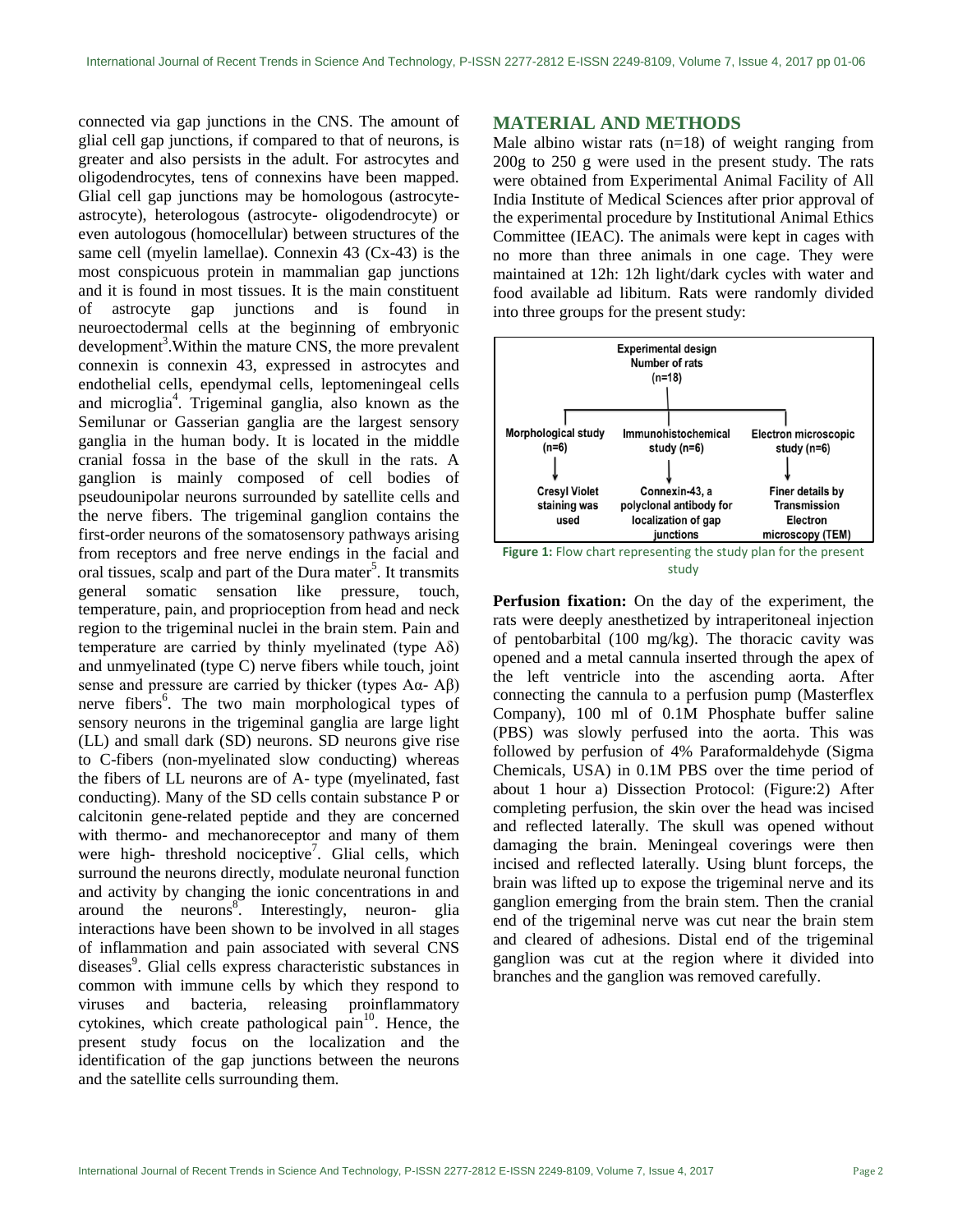

**Figure 2:** Photograph representing the location of trigeminal ganglia in the rats

**A) Cresyl Violet staining:** Blocks were made in paraffin wax using plastic molds. Serial sections of 7μm thickness were then cut from these blocks on the rotatory microtome (MICROM HM 315R). The sections were made to float in a water bath  $(40^{\circ}C)$  for spreading out and then mounted on clean glass slides pre-smeared with egg albumin. The sections on the slides were allowed to dry and then subjected to Cresyl Violet (C.V.) staining. Standard protocol for the staining was followed.

**B) Immunohistochemical analysis:** The trigeminal ganglion was placed in the chuck and embedded in optimum cutting temperature (OCT) medium and blocks were made. Then the tissue was sectioned using cryostat (LEICA CM 1950) of 10 $\mu$ m thickness at -22 $\rm{^{\circ}C}$ . For each tissue, the sections are collected separately in the multivial culture plates and labeled. For free-floating immunohistochemical localization, the antibodies for Connexin 43 were obtained from Sigma Laboratories (USA). The procedure was standardized for this antibody at different dilution ratios. For Connexin 43, the optimal ratio of antibody (1:400) was determined.

**C) Electron microscopic study:** Initial fixation was already done by perfusion-fixation by 4% paraformaldehyde. After removing the tissue samples, further fixation was done in 2.5% glutaraldehyde and 2% paraformaldehyde (Karnovsky"s Fixative) in 0.1M sodium phosphate buffer (PH 7.3) for 8- 10 hours at  $4^{\circ}$ C. The tissues were embedded in pure embedding medium (resin) using molds. Embedded blocks were kept in an oven at 50°C for 12-24 hours. The temperature was raised to 60°C to continue polymerization for 48-72 hours. After polymerization, blocks were removed by bending the mold sideways or by cutting the plastic BEEM capsules with a razor blade. Before proceeding with ultrathin sectioning, thick sections  $(0.5 \text{ to } 1.0 \mu \text{m})$  were cut for scanning the tissue under an optical microscope and selecting appropriate sections. The semithin sections were stained with Toluidine Blue (1%) for 0.5 to 2.0 min (depending on the thickness). Sections were washed thoroughly in running water. Sections were dried and

mounted with DPX. After scanning the sections under the light microscope, the area to be examined under TEM was selected and the blocks were further trimmed. Fresh glass knives were used for cutting ultrathin sections. Ultrathin sections show interference colors while floating on the liquid of the prepared knife-boat. The sections were lifted from below on specially made metal grids. A double staining method using uranyl acetate and lead citrate was followed. The sections were finally observed under transmission electron microscope (TEM) (Morgagni 268D Fei Company, the Netherlands) and selected images were digitally captured on a desktop computer and viewed using SI Viewer (OLYMPUS).

### **RESULTS:**

**A):** Morphological study: (Figure.3): Pseudounipolar neurons of varying sizes were observed ranging from large round cell bodies too much smaller ones. The cell bodies were present in lacunae, which became prominent after staining, due to retraction of cell bodies towards the center. Most of the neurons were present in the periphery rather than in the center. The cell bodies were surrounded by a uniform row of satellite glial cells. A centrally placed nucleus with a prominent nucleolus was also noted. The Nissl bodies are granular and distributed uniformly within the cytoplasm. Several blood vessels mainly capillaries were also seen. **B):**  Immunohistochemical study: (Figure.4) Immunohistochemical labeling for connexin 43 showed higher aggregation of neurons towards the surface of ganglia. Most of the neurons had a ring like staining around their periphery indicating the existence of gap junctions. Under higher power, the immunohistochemical staining was seen well. In some cases, the satellite glial cells could be also seen. Under still higher magnification dot like gap junctions could be seen at the periphery of neurons and the adjacent periphery of glial cells. These small punctuate immunostained areas actually represent the areas where connexin 43 is present and hence the localization of gap junctions. **C):** Electron microscopic study: (Figure.5) On electron microscopic examination, the neuronal and the satellite glial cells were noted to be placed adjacent to one another with no evidence of connective tissue in the intervening space. The ganglion cell contained various intracellular organelles like Nissl substance, mitochondria and lipofuscin granules. Gap junctions could be seen where the cell membrane of the neuron and satellite cell became adherent. Away from the gap junction, the plasma membranes of both the cells were wider apart. Schwann cells (SC) are also seen frequently enveloping several unmyelinated axons or enveloping a single axon and forming the myelin sheath. Processes of the Schwann cell are also noted extending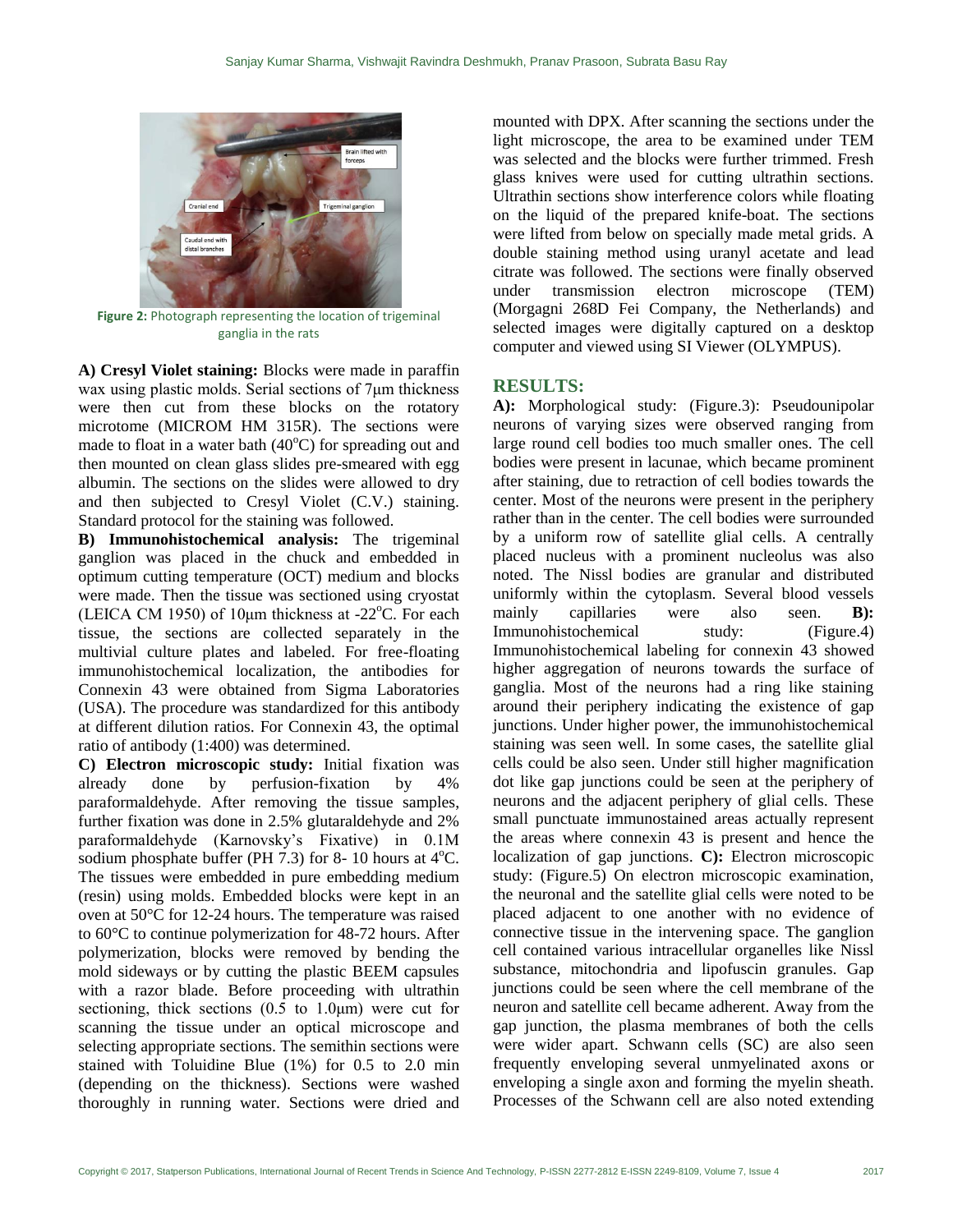outwards enclosing a nerve fiber. The satellite glial cell was seen to contain rows of the rough surface endoplasmic reticulum, vesicles, and mitochondria, lipofuscin granules that give it a darker color than the lighter ganglion neurons in the vicinity.



**Figure 3:** Cresyl violet stained section of the trigeminal ganglion. A) Both, large and small-sized neurons were observed (large neuron-black arrow; small neuron- white arrow).The cell bodies contain dense Nissl substance and are surrounded by satellite glial cells. The tissue between the cell bodies is composed of nerve fibers (\*) and occasional capillaries and even larger blood vessels (arrow heads).Magnification-260. B) Higher magnification showed cytoplasm is filled with the Nissl substance (black arrow). Satellite cells are observed around the periphery of the cell bodies (white arrow). Magnification – X1300.C – Capillary lumen.



**Figure 4:** Immunostained sections of trigeminal ganglia with connexin-43. A) Several neurons are seen (white arrow) surrounded by satellite glial cells. The junctional area (black arrow) between the neuron and glia has been stained indicating the existence of gap junctions. Myelinated nerve fibers were also seen (\*). Blood vessels were marked (\*\*) B) Higher magnification of immunostained section showed that the stained area between the neuron and glia is composed of discontinuous small dot like structures (arrow). Each of these dots like structure represents gap junctions.



**Figure 5:** Electron microscopic localization of gap junctions in the trigeminal ganglion. A) It shows lighter color ganglion cell (GC) covered by darker satellite glial cells (SGC). A Schwann cell (SC) is seen in the upper right corner along with a myelinated axon(Ax).Several other unmyelinated axons were seen in the lower right corner enveloped by sheaths of Schwann cells (arrows). B) A gap junction between the cell body of trigeminal ganglion neuron (GC) and a satellite glial cell (SGC) is shown (red arrow) and in the adjoining region, the cell membranes of the neuron and the glial cell are separated by a well-defined interval (black arrows).Magnification- X3825.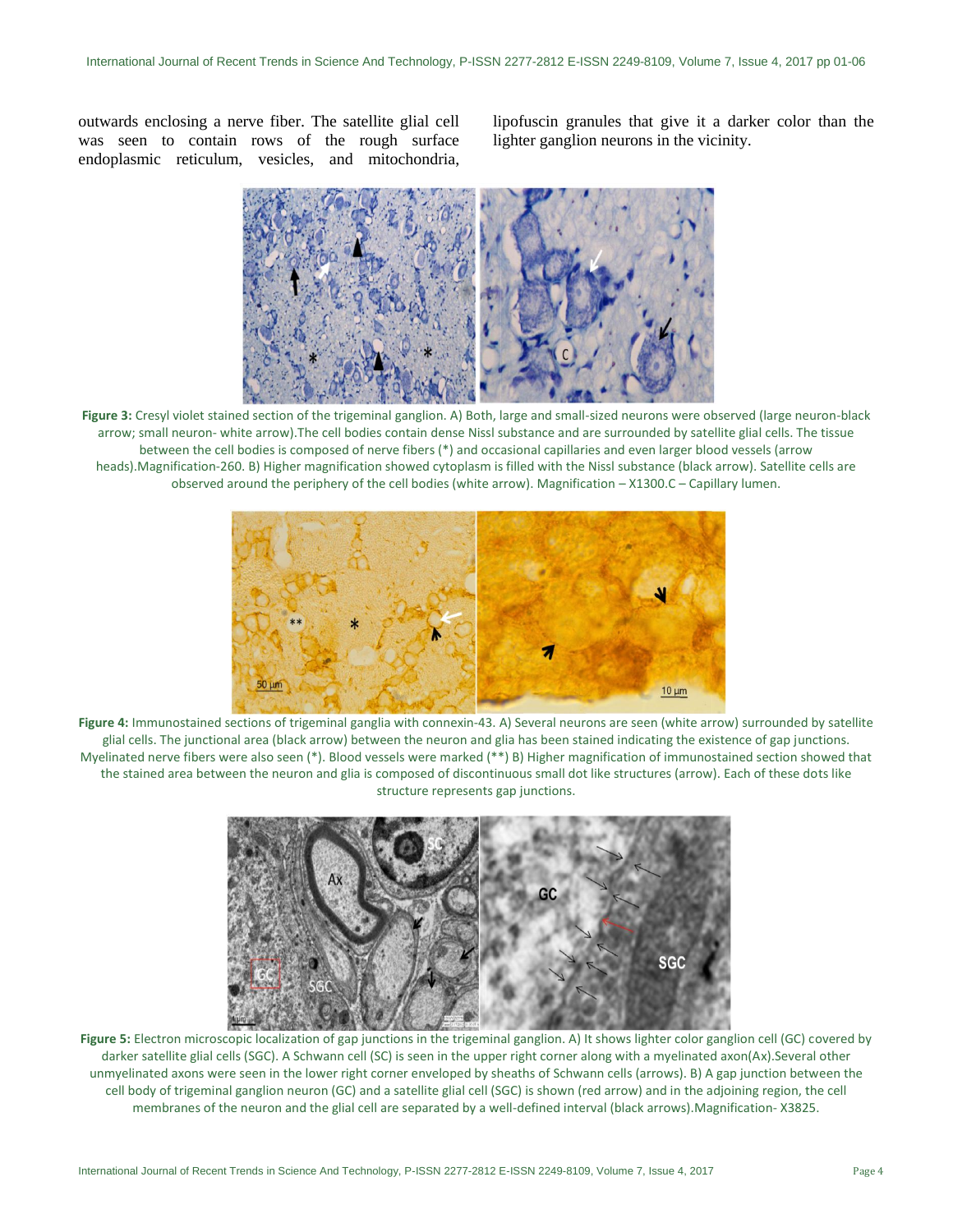#### **DISCUSSION**

Trigeminal ganglia neurons are divided into two types – Type A cells which were large and contain small or medium-sized clumps of Nissl substance, which are abundant in central part of the cytoplasm (LL: Large-Light cells) while Type B were smaller and have coarser clumps of Nissl substance, uniformly distributed in the cytoplasm (SD: Small-Dark cells). In the present study, wide variations were noted in the size of the trigeminal ganglion neurons. The size of cells is supposed to be related to the transcriptional activity<sup>11</sup>. This was first demonstrated in neurons of the frog, where bigger neurons required higher transcriptional activity<sup>12</sup>. The rates of transcription in neurons are positively related to the degree of interactions with their targets<sup>13</sup>. This, in turn, correlates with neuron size and its activity. Ichikawa *et al*. (1993) had measured the size of trigeminal neurons in the rat with respect to area wherein; it was noted to range from about 100 micron to 1400 micron. Maximum neurons were noted to be between 200-300 micron and between  $400-500$  micron<sup>14</sup>. In humans, the trigeminal ganglion contains about 27,000 neurons and the associated supporting non-neuronal cells are about 100/neuron<sup>15</sup>. However, in the rat, the total numbers of neurons are about 35,300 of which, 66% are of type A and the remaining of type- $B<sup>16</sup>$ . Some of the authors classified the neurons in other sensory ganglia such as dorsal root ganglia in small, medium and large, depending upon the staining with specific antibody such as peripherin. Peripherin antibody specifically stains the small to medium sized neurons<sup>17</sup>. Neurons in sensory ganglia have no dendrites and thus their structure is much simpler than that of most other neurons. They do not receive synapses but are still endowed with receptors for numerous neurotransmitters. Satellite glial cells (SGC) wrap completely around the neurons in the sensory ganglia. They could be recognized clearly in cresyl violet stained paraffin sections, immunohistochemical labeled cryostat sections and the ultrathin sections for electron microscopy. Often, Schwann cells are reported to be the only component of peripheral glia, leaving aside the satellite glial cells. The current opinion is that SGCs were laminar and had no true processes. In general, each sensory neuron has its own SGC sheath, which usually consists of several SGCs and thus, the neuron and its surrounding SGCs form a distinct morphological and probably, the functional unit<sup>18</sup>. The distance between glial and neuronal plasma membranes is about 20 nm and therefore the extracellular space around the neurons is very small. The neurons send numerous fine processes, some of which fit into invaginations of  $SGCs<sup>19</sup>$ . The objective of the research work, described in this research paper, was to identify neuron-neuron gap junctions.

Immunohistochemistry noted gap junctions between neurons and glia in trigeminal ganglia. Electron microscopy of the trigeminal ganglia showed gap junctions. However, apart from gap junctions between neurons and satellite cells, gap junctions at other sites were not observed. Possibly, immunoelectron microscopy could be helpful in this case. Connexin-43 is the most conspicuous protein in mammalian gap junctions. It is also most prevalent in the astrocytes. During development of the nervous tissue, connexin-26 is the most common. However, with maturation Connexin-43 becomes more prevalent while Connexin-26 is limited to leptomeninges, ependyma, and pineal gland. There is electron microscopic evidence for the presence of gap junction in satellite glial cells in sympathetic ganglia<sup>20</sup>. Gap junctions are clinically relevant. Chemotherapy-induced neuropathic pain, which occurs in about one-third of patients, could be due to gap junctions. Oxaliplatin and taxol were able to increase the gap junction-mediated coupling between satellite glial cells by up to fivefold and two-fold respectively<sup>21</sup>. This, in turn, lowered the pain threshold. The authors investigated the frequency of gap junctions by injecting a fluorescent dye - Lucifer yellow – into satellite cells encircling one neuron cell body. In a recent study, gap junctions were noted to allow bidirectional calcium ion signaling between neurons and satellite glial cells, when one of this cell was stimulated by focal electrical or mechanical stimulatio<sup>22</sup>. Increased expression of connexin-43 was observed in the neurons of the dorsal root ganglia after plantar incision model performed in rats<sup>23</sup>. Finally, the result of the present study, particularly immunohistochemistry showed that gap junctions are widely expressed in the trigeminal ganglia. Qualitative estimation was not done in the present paper. Other researchers have found strong evidence of the linkage of gap junction expression with pain. Pharmacotherapy for reducing the functional status of gap junctions may be helpful in the treatment of pain arising from both somatic and visceral structures.

#### **CONCLUSION**

Gap junctions allow the exchange of ions, second messengers and small metabolites between adjacent cells and are formed by two connexin proteins. The present study was undertaken to observe gap junctions between neuron-neuron and neuron-satellite cells in trigeminal ganglia by using the various confirmatory methods. Knowledge regarding the gap junctions was important to identify etiology for various diseases as well as to identify the pharmacokinetic property of new drugs.